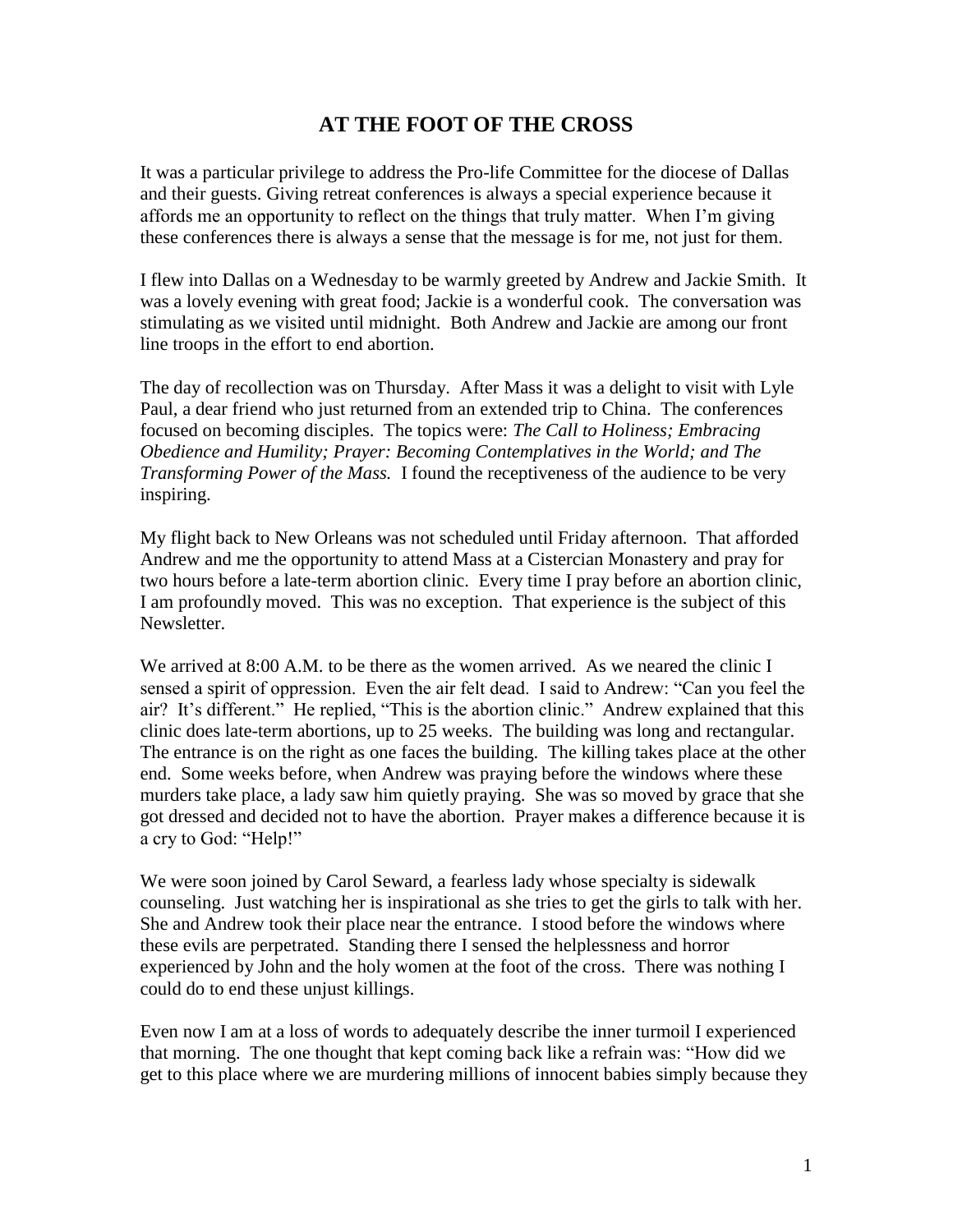are unwanted?" Since then I have grappled with this question. No society surrenders to a decision this horrendous over night. So how did we get to this place?

I live close to a Benedictine monastery. To get to the abbey grounds one must cross a bridge that spans a small river. Over the years rising water and storms have carried trees down the river under that bridge. Gradually, the pounding of debris weakened the stout bridge supports. As a result the integrity of the entire bridge is in jeopardy. Fortunately, this danger was anticipated and extensive repairs have begun.

Over the years the moral supports of our society have been pounded with false values. Little by little we were weakened in the storms of life by selfishness, pride, materialism, sexual excesses, perverse ideas of freedom, and the shifting sands of relativism. Christians pushed God in the background, or pushed aside him aside altogether. Religion was often reduced to feelings and cultural habits instead of a life to be lived in the greatest of all relationships, God's family. When men and women live as if God did not exist the lines between good and evil become more and more blurred. In the end many see evil as good and good as evil.

St. Paul warned his beloved Timothy: "For the time is coming when people will not endure sound teaching but having itching ears they will accumulate for themselves teachers to suit their own likings, and will turn away from listening to the truth and wander into myths" (2 Tim 4:3-4). We live in such a time. The popularity of *The DaVinci Code* is a recent example.

In the dark helplessness of Calvary John and the holy women witnessed the awesome lesson that authentic love does conquer all, even sin and death. In my helplessness standing before that killing field we call an abortion clinic, I began a reflection on the fundamental meaning of pro-life. Certainly, praying before an abortion mill and supporting pro-life causes is important, but it is not enough. It is vital to embrace the core of what it means to be pro-life. The respect for all human life from the moment of conception to the end of by natural death is rooted in eternal life. No pro-life commitment can be effective unless this life is lived fully and faithfully.

When describing himself as the good shepherd Jesus said: "I came that they may have life, and have it abundantly" (Jn 10:10). In the prologue to John's Gospel Jesus is described in terms of life. "In him was life, and the life was the light of men" (Jn 1:4). This extraordinary life is sharing in God's own nature (2 Pet 1:4). Because of this amazing transformation Jesus gave us an enduring charge. After he performed the humble task of a slave by washing his disciples feet Jesus declared:

"A new commandment I give to you, that you love one another; even as I have loved you, that you also love one another. *By this* all men will know that you are my disciples, *if you have love for one another*" (Jn 13:34-35).

Once in prayer St. Catherine of Sienna asked Jesus if there was a way to measure her love for him. Jesus replied, "Think of the person you love least in the world. That is how